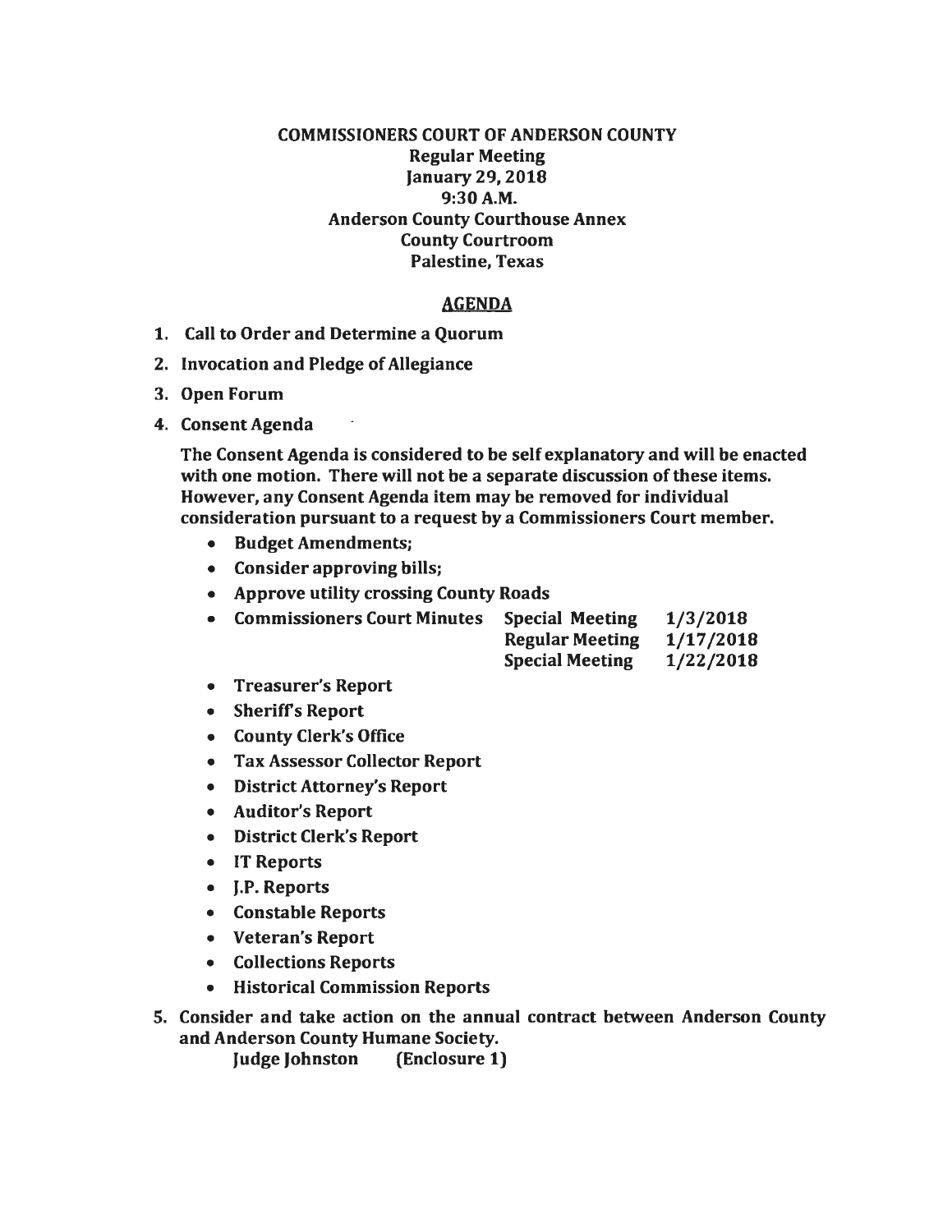- 6. Consider and take action on the annual contract between Anderson County and Frankston Volunteer Fire Department. Judge Johnston - (Enclosure 2)
- 7. Consider and take action on an order authorizing Texas Independence Day firework sales for a period beginning at midnight February 25, 2018 and ending at midnight March 2, 2018. Judge Johnston (Enclosure 3)

- 8. Consider and take action on awarding the gasoline and diesel for year 2018. Judge Johnston (Enclosure 4)
- 9. Hear from Greg Taylor, Anderson County Sheriff, regarding 2017 Racial Profiling Report.
- 10.Hear from Teri Garvey Hanks regarding mileage reimbursement for Jennifer Godfrey for miles driven to and from depositories and take action as necessary.
- 11.Consider and take action on a proposal from Kofile Technologies concerning the Archival Indexing of Deed Records, Phase 2.C and approve contract. County Clerk Mark Staples (Enclosure 5)
- 12.Discuss inter·governmental agreement with Smith County for purchasing janitorial supplies and take action as necessary. Auditor Karin Smith (Enclosure 6)
- 13.Discuss/approve purchasing a Canon copier IR 4245 and monthly maintenance for Justice of the Peace Precinct 2, as the lease is expiring. Auditor Karin Smith (Enclosure 7)
- 14.Adjourn

COMMISSIONERS COURT OF ANDERSONCOUNTY, TEXAS SAN ANDERSONCERS



ROBERT D. JOHNSTON, ANDERSON COUNTY JUDGE

I, the undersigned County Clerk, do hereby certify that the above Notice of Meetifigua. I<br>a true and correct copy of said Notice, and that I posted a true and correct copy of a true and correct copy of said Notice, and that I posted a true and correct copy of said Notice on the bulletin board in the Courthouse of Anderson County, Texas and at a place readily accessible to the general public at all times on the  $\mathcal{U}_\ell$  day of

 $\sim$  2018 at  $\mathcal{L}$   $\mathcal{L}$   $\mathcal{L}$   $\mathcal{L}$   $\mathcal{L}$   $\mathcal{L}$   $\mathcal{L}$   $\mathcal{L}$   $\mathcal{L}$   $\mathcal{L}$   $\mathcal{L}$   $\mathcal{L}$   $\mathcal{L}$   $\mathcal{L}$   $\mathcal{L}$   $\mathcal{L}$   $\mathcal{L}$   $\mathcal{L}$   $\mathcal{L}$   $\mathcal{L}$   $\mathcal{L}$   $\mathcal{L}$   $\mathcal{L}$